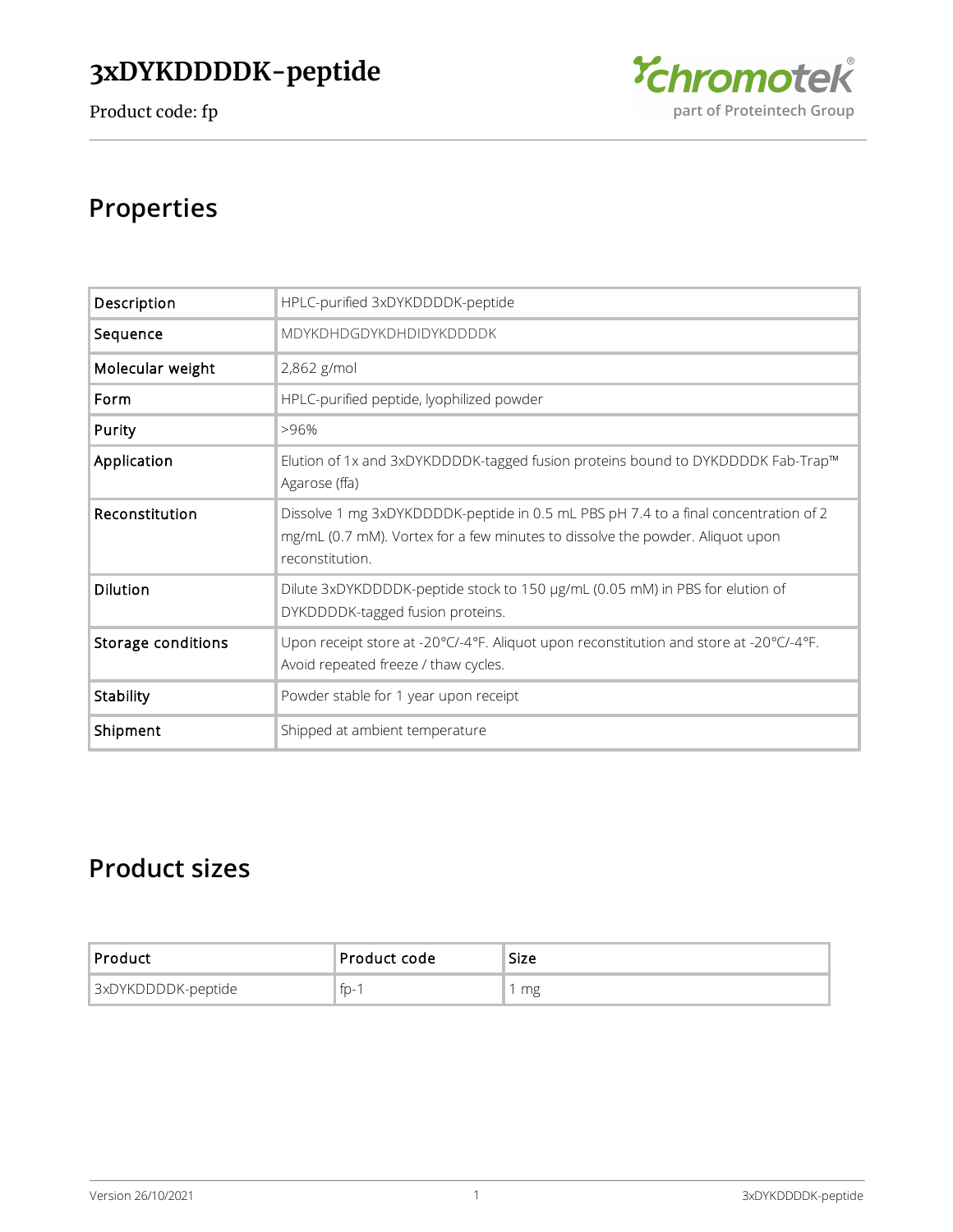

# **Product overview and related products**

| DYKDDDDK-tag toolbox                                                                                           | Product code           |
|----------------------------------------------------------------------------------------------------------------|------------------------|
| DYKDDDDK Fab-Trap™ Agarose                                                                                     | ffa-10; -20; -100      |
| DYKDDDDK Fab-Trap™ Agarose Kit                                                                                 | $ffak-20$              |
| DYKDDDDK Immunoprecipitation Starter Pack                                                                      | ffap                   |
| <b>Binding Control Agarose</b>                                                                                 | bab-20                 |
| Spin columns                                                                                                   | sct-10; sct-20; sct-50 |
| 3xDYKDDDDK-peptide                                                                                             | $fp-1$                 |
| DYKDDDDK tag Polyclonal antibody (Binds to FLAG® tag epitope)                                                  | 20543-1-AP             |
| Nano-Secondary® alpaca anti-human IgG/anti-rabbit IgG, recombinant VHH, Alexa<br>Fluor® 488 [CTK0101, CTK0102] | srbAF488-1-10; -100    |
| Nano-Secondary® alpaca anti-human IgG/anti-rabbit IgG, recombinant VHH, Alexa<br>Fluor® 568 [CTK0101, CTK0102] | srbAF568-1-10; -100    |
| Nano-Secondary® alpaca anti-human IgG/anti-rabbit IgG, recombinant VHH, Alexa<br>Fluor® 647 [CTK0101, CTK0102] | srbAF647-1-10; -100    |
| DYKDDDDK tag Monoclonal antibody (Binds to FLAG® tag epitope)                                                  | 66008-3-lg             |
| HRP-conjugated DYKDDDDK Tag Monoclonal antibody (Binds to FLAG® tag<br>epitope)                                | HRP-66008              |

For product details, information, and ordering visit [www.chromotek.com](http://www.chromotek.com) or [www.ptglab.com](http://www.ptglab.com).